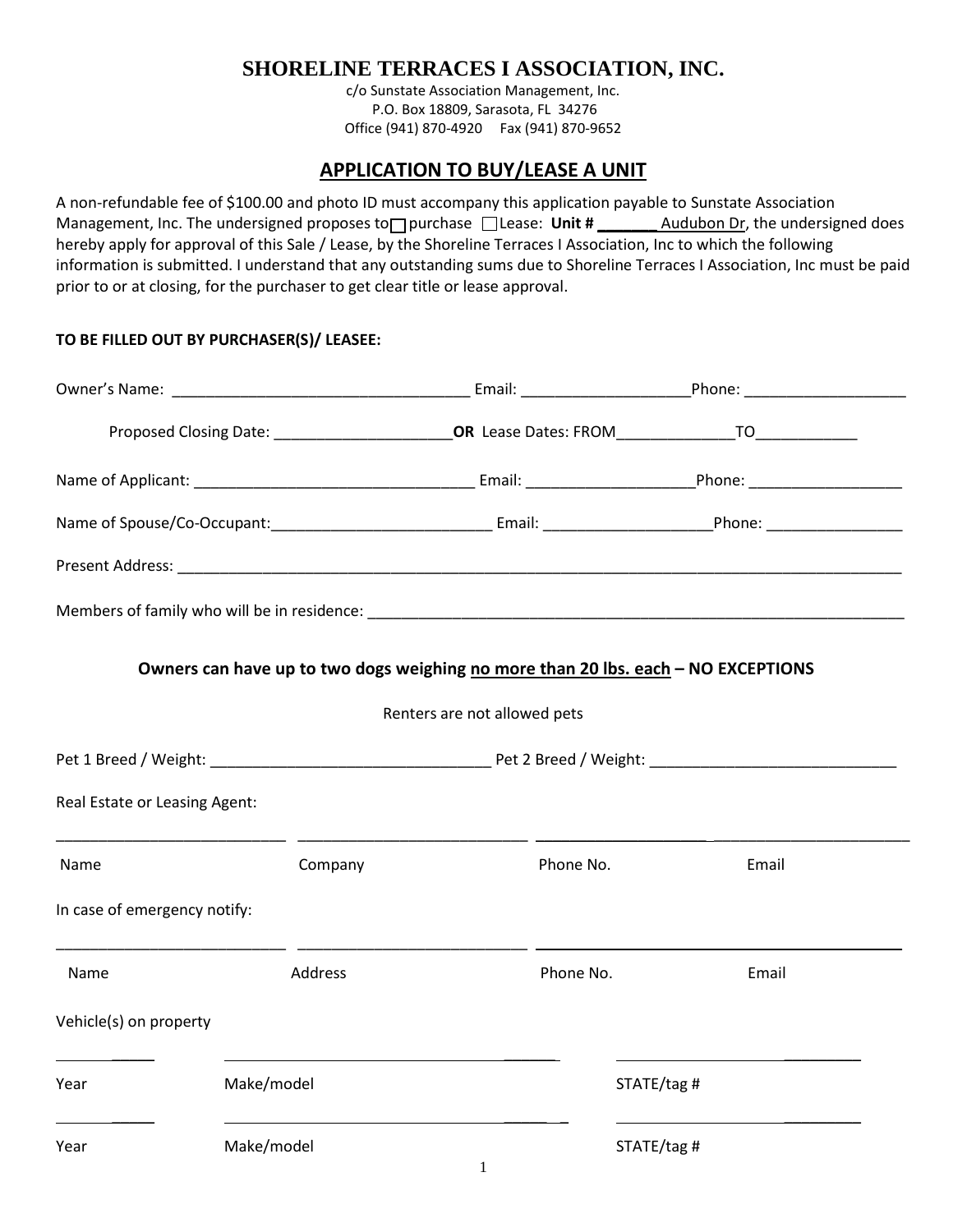## **SHORELINE TERRACES I ASSOCIATION, INC.**

c/o Sunstate Association Management, Inc. P.O. Box 18809, Sarasota, FL 34276 Office (941) 870-4920 Fax (941) 870-9652

#### AUTHORIZATION OF RELEASE OF INFORMATION

**Applicant(s) represent that all of the information and statements for purchase or lease are true and complete, and hereby authorize an investigative consumer report including, but not limited to, residential history, employment history, criminal records and credit reports. I am aware that any falsification or misrepresentation of the facts in this application will result in immediate rejection of this application. A photo ID required for all persons over 18 years of age.**

| Applicant (#1)                                                                         |                                                                                                                                                                                                                                |  |
|----------------------------------------------------------------------------------------|--------------------------------------------------------------------------------------------------------------------------------------------------------------------------------------------------------------------------------|--|
| Social Security #:                                                                     | Date of Birth:                                                                                                                                                                                                                 |  |
| (Personal information will be redacted prior to submitting for approval to the Board). |                                                                                                                                                                                                                                |  |
| Co-Applicant (#2)                                                                      |                                                                                                                                                                                                                                |  |
| Social Security #:                                                                     | Date of Birth: the contract of the contract of the contract of the contract of the contract of the contract of the contract of the contract of the contract of the contract of the contract of the contract of the contract of |  |
| (Personal information will be redacted prior to submitting for approval to the Board). |                                                                                                                                                                                                                                |  |

The undersigned has received a copy of the Association Documents: By-Laws, the Rules and Regulations and the Pool Rules of Shoreline Terraces I Association, Inc, and agree to abide by them.

| <b>ACTION BY BOARD OF DIRECTORS:</b>                                                                                                                                                                                                                                               |                                                                                                                                                                                                                                |  |
|------------------------------------------------------------------------------------------------------------------------------------------------------------------------------------------------------------------------------------------------------------------------------------|--------------------------------------------------------------------------------------------------------------------------------------------------------------------------------------------------------------------------------|--|
| Approved __________ Disapproved ______                                                                                                                                                                                                                                             |                                                                                                                                                                                                                                |  |
| Signed: National Communication of the Communication of the Communication of the Communication of the Communication of the Communication of the Communication of the Communication of the Communication of the Communication of<br>Officer of Shoreline Terraces I Association, Inc | Date: the contract of the contract of the contract of the contract of the contract of the contract of the contract of the contract of the contract of the contract of the contract of the contract of the contract of the cont |  |
|                                                                                                                                                                                                                                                                                    | IF THIS APPLICATION IS INCOMPLETE IT WILL BE<br>RETURNED TO APPROPRIATE PERSON OR AGENT                                                                                                                                        |  |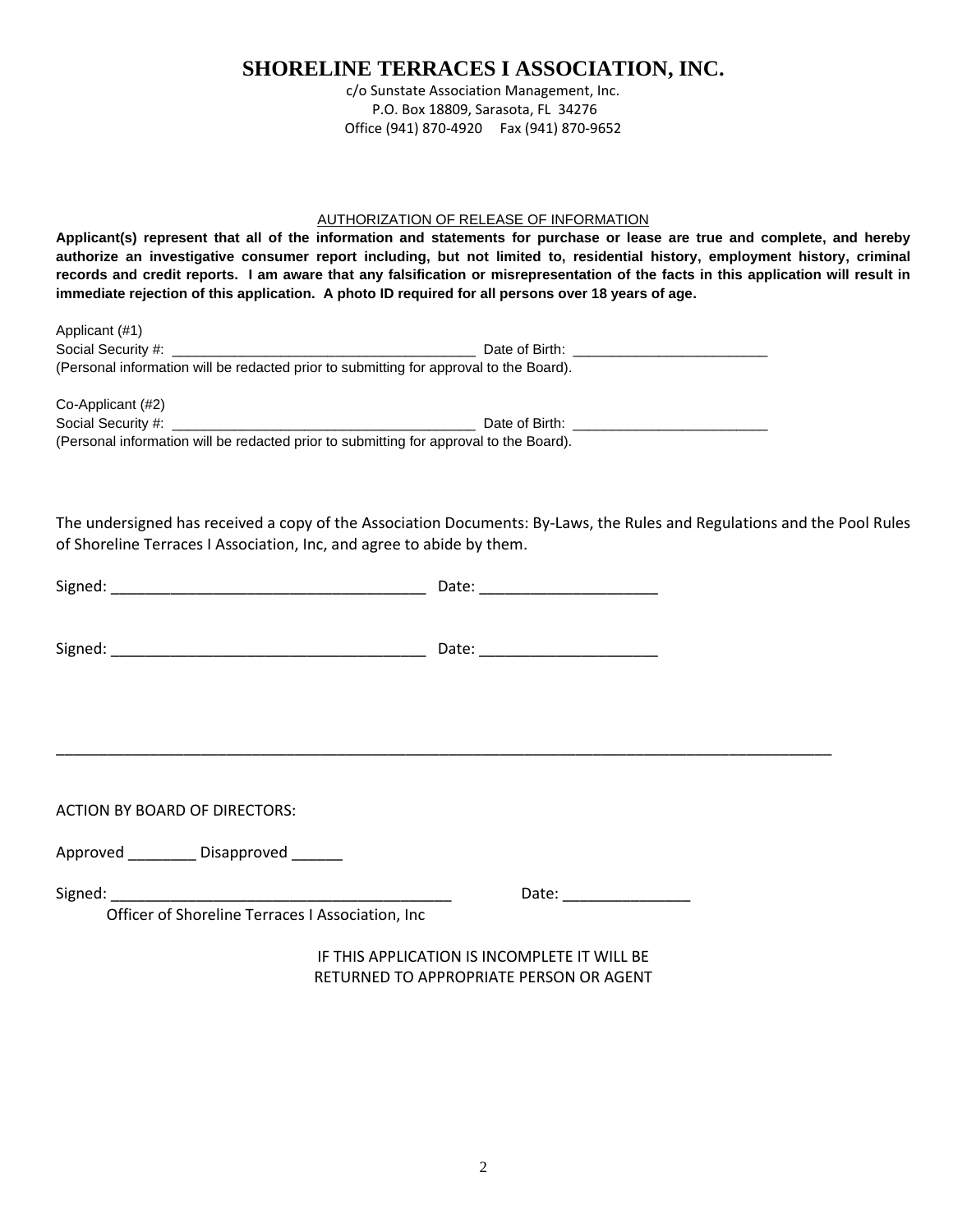## AUTHORIZATION TO PERFORM BACKGROUND INVESTIGATION AND CRIMINAL REPORT

In compliance with applicable state law, this notice is to inform you that this company may obtain a BACKGROUND PROFILE AND CRIMINAL report.

Reports include but are not limited to criminal background checks, Department of Motor Vehicle records, and associated profile information. An investigative report contains information of your character; general reputation, personal characteristics, or mode of living which has been obtained through public records and personal interviews with neighbors, friends, or associates or from others with whom you are or have been acquainted or who may have knowledge concerning and such information.

| By signing below I<br><b>PRINT GIVEN NAME</b> | , authorize this company to obtain a Criminal                                          |
|-----------------------------------------------|----------------------------------------------------------------------------------------|
| as set forth herein.                          | report or an investigative profile report in connection with my employment, or tenancy |

| <u>∧</u>    | TSIGNATURE <b>The Commission of the Commission Commission of the Commission Commission</b> | TDATE" |
|-------------|--------------------------------------------------------------------------------------------|--------|
|             |                                                                                            |        |
|             |                                                                                            |        |
|             |                                                                                            |        |
|             |                                                                                            |        |
|             |                                                                                            |        |
|             |                                                                                            |        |
| Or Passport |                                                                                            |        |

 $\overline{v}$ 

Submit a signed authorizaton for each occupant 18 and older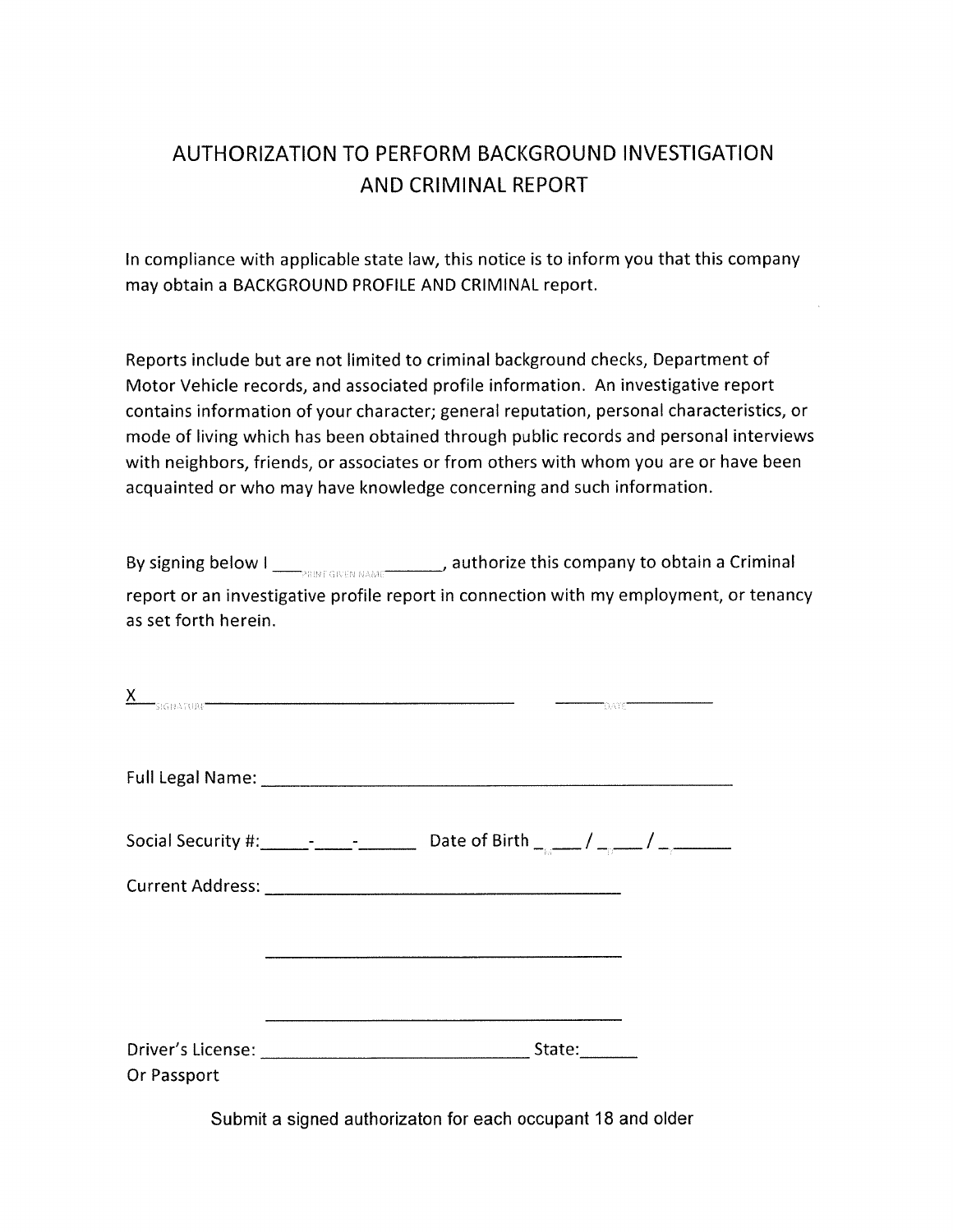## AUTHORIZATION TO PERFORM BACKGROUND INVESTIGATION AND CRIMINAL REPORT

In compliance with applicable state law, this notice is to inform you that this company may obtain a BACKGROUND PROFILE AND CRIMINAL report.

Reports include but are not limited to criminal background checks, Department of Motor Vehicle records, and associated profile information. An investigative report contains information of your character; general reputation, personal characteristics, or mode of living which has been obtained through public records and personal interviews with neighbors, friends, or associates or from others with whom you are or have been acquainted or who may have knowledge concerning and such information.

| By signing below I<br><b>PRINT GIVEN NAME</b> | , authorize this company to obtain a Criminal                                          |
|-----------------------------------------------|----------------------------------------------------------------------------------------|
| as set forth herein.                          | report or an investigative profile report in connection with my employment, or tenancy |

| <u>∧</u>    | TSIGNATURE <b>The Commission of the Commission Commission of the Commission Commission</b> | TDATE" |
|-------------|--------------------------------------------------------------------------------------------|--------|
|             |                                                                                            |        |
|             |                                                                                            |        |
|             |                                                                                            |        |
|             |                                                                                            |        |
|             |                                                                                            |        |
|             |                                                                                            |        |
| Or Passport |                                                                                            |        |

 $\overline{v}$ 

Submit a signed authorizaton for each occupant 18 and older